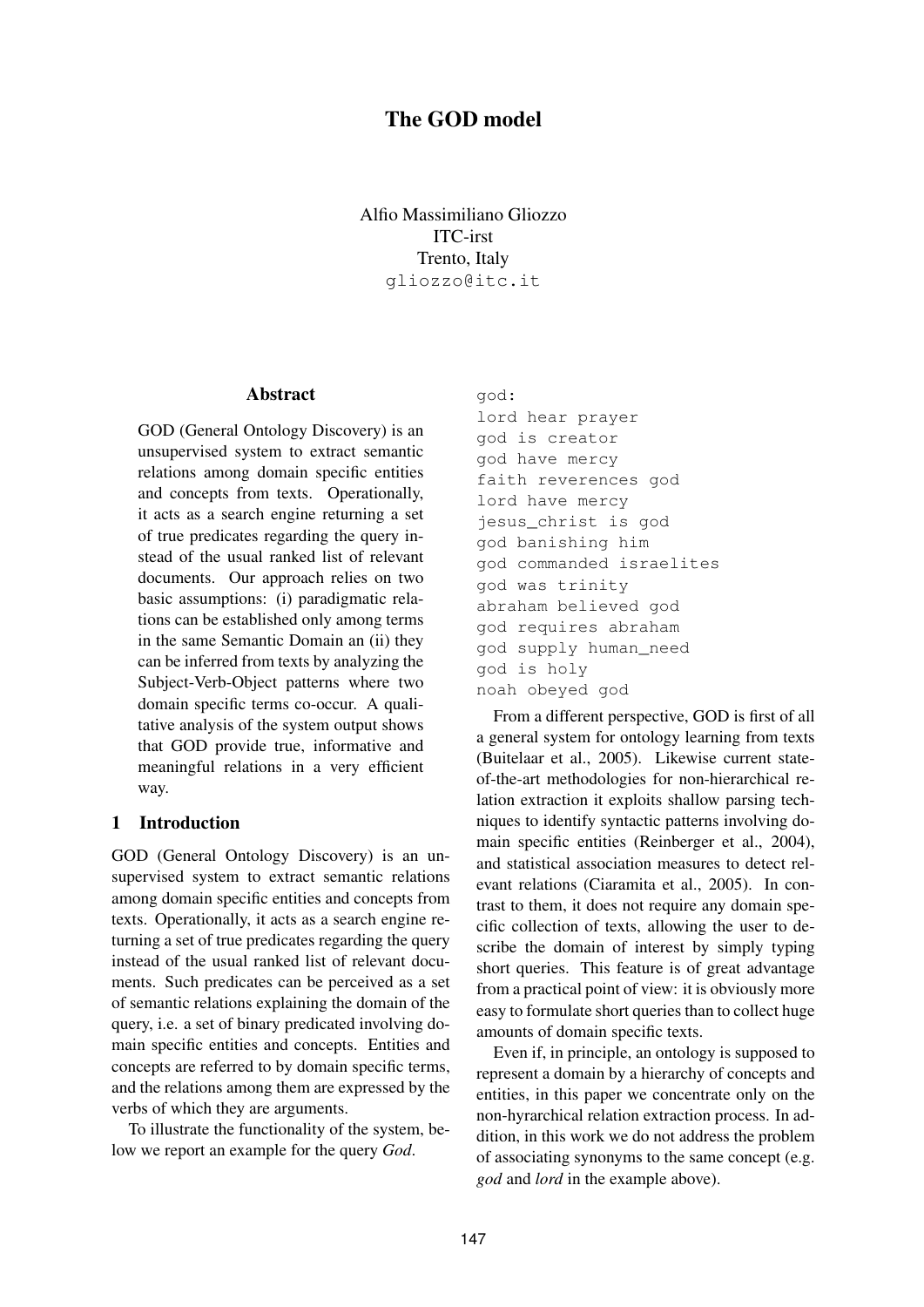In this paper we just concentrate on describing our general framework for ontology learning, postponing the solution of the already mentioned problems. The good quality of the results and the well foundedness of the GOD framework motivate our future work.

### 2 The GOD algorithm

The basic assumption of the GOD model is that paradigmatic relations can be established only among terms in the same Semantic Domain, while concepts belonging to different fields are mainly unrelated (Gliozzo, 2005). Such relations can be identified by considering Subject-Verb-Object (SVO) patterns involving domain specific terms (i.e. syntagmatic relations).

When a query  $Q = (q_1, q_2, \dots, q_n)$  is formulated, GOD operates as follows:

- Domain Discovery Retrieve the ranked list  $dom(Q) = (t_1, t_2, \ldots, t_k)$  of domain specific terms such that  $sim(t_i, Q) > \theta'$ , where  $sim(Q, t)$  is a similarity function capturing domain proximity and θ 0 is the *domain specificity* threshold.
- Relation Extraction For each SVO pattern involving two different terms  $t_i \in dom(Q)$  and  $t_i \in dom(Q)$  such that the term  $t_i$  occurs in the subject position and the term  $t_i$  occurs in the object position return the relation  $t_i v t_j$  if  $score(t_i, v, t_j) > \theta''$ , where  $score(t_i, v, t_j)$ measures the syntagmatic association among  $t_i$ ,  $v$  and  $t_j$ .

In Subsection 2.1 we describe into details the Domain Discovery step. Subsection 2.2 is about the relation extraction step.

#### 2.1 Domain Discovery

Semantic Domains (Magnini et al., 2002) are clusters of very closely related concepts, lexicalized by domain specific terms. Word senses are determined and delimited only by the meanings of other words in the same domain. Words belonging to a limited number of domains are called domain words. Domain words can be disambiguated by simply identifying the domain of the text.

As a consequence, concepts belonging to different domains are basically unrelated. This observation is crucial from a methodological point of view, allowing us to perform a large scale structural analysis of the whole lexicon of a language, otherwise computationally infeasible. In fact, restricting the attention to a particular domain is a way to reduce the complexity of the overall relation extraction task, that is evidently quadratic in the number of terms.

Domain information can be expressed by exploiting Domain Models (DMs) (Gliozzo et al., 2005). A DM is represented by a  $k \times k'$  rectangular matrix D, containing the domain relevance for each term with respect to each domain, where  $k$  is the cardinality of the vocabulary, and  $k'$  is the size of the Domain Set.

DMs can be acquired from texts in a totally unsupervised way by exploiting a lexical coherence assumption (Gliozzo, 2005). To this aim, term clustering algorithms can be adopted: each cluster represents a Semantic Domain. The degree of association among terms and clusters, estimated by the learning algorithm, provides a domain relevance function. For our experiments we adopted a clustering strategy based on Latent Semantic Analysis, following the methodology described in (Gliozzo, 2005). This operation is done off-line, and can be efficiently performed on large corpora. To filter out noise, we considered only those terms having a frequency higher than 5 in the corpus.

Once a DM has been defined by the matrix D, the Domain Space is a  $k'$  dimensional space, in which both texts and terms are associated to Domain Vectors (DVs), i.e. vectors representing their domain relevances with respect to each domain. The DV  $\bar{t}_i^j$  $\vec{a}_i$  for the term  $t_i \in \mathcal{V}$  is the  $i^{th}$  row of **D**, where  $V = \{t_1, t_2, \ldots, t_k\}$  is the vocabulary of the corpus. The similarity among DVs in the Domain Space is estimated by means of the cosine operation.

When a query  $Q = (q_1, q_2, \dots, q_n)$  is formulated, its DV  $\vec{Q}$ ' is estimated by

$$
\vec{Q'} = \sum_{j=1}^{n} \vec{q'_j} \tag{1}
$$

and then compared to the DVs of each term  $t_i \in V$ by adopting the cosine similarity metric

$$
sim(t_i, Q) = \cos(\vec{t'_i}, \vec{Q'})
$$
 (2)

where  $\bar{t}_i^j$  $\vec{i}$  and  $\vec{q}_j^j$  $t'_{j}$  are the DVs for the terms  $t_{i}$  and  $q_i$ , respectively.

All those terms whose similarity with the query is above the *domain specificity* threshold  $\theta'$  are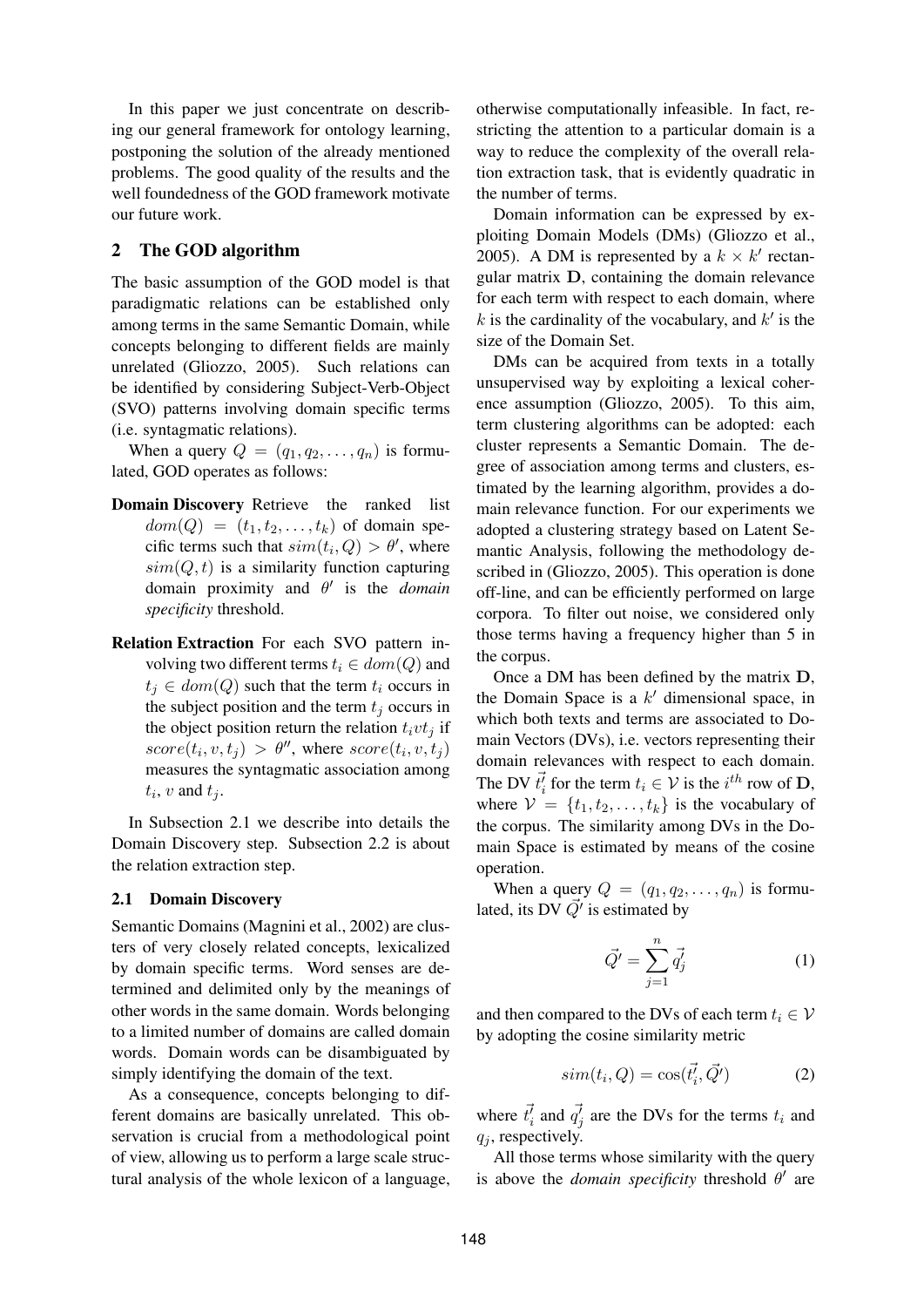then returned as an output of the function  $dom(Q)$ . Empirically, we fixed this threshold to 0.5. In general, the higher the domain specificity threshold, the higher the relevance of the discovered relations for the query (see Section 3), increasing accuracy while reducing recall. In the previous example, dom(god) returns the terms *lord*, *prayer*, *creator* and *mercy*, among the others.

#### 2.2 Relation extraction

As a second step, the system analyzes all the syntagmatic relations involving the retrieved entities. To this aim, as an off-line learning step, the system acquires Subject-Verb-Object (SVO) patterns from the training corpus by using regular expressions on the output of a shallow parser.

In particular, GOD extracts the relations  $t_i v t_j$ for each ordered couple of domain specific terms  $(t_i, t_j)$  such that  $t_i \in dom(Q), t_j \in dom(Q)$ and  $score(t_i, v, t_j) > \theta''$ . The confidence score is estimated by adopting the heuristic confidence measure described in (Reinberger et al., 2004), reported below:

$$
score(t_i, v, t_j) = \frac{\frac{F(t_i, v, t_j)}{\min(F(t_i), F(t_j))}}{\frac{F(t_i, v)}{F(t_i)} + \frac{F(v, t_j)}{F(t_j)}}\qquad(3)
$$

where  $F(t)$  is the frequency of the term t in the corpus,  $F(t, v)$  is the frequency of the SV pattern involving both t and v,  $F(v, t)$  is the frequency of the VO pattern involving both  $v$  and  $t$ , and  $F(t_i, v, t_j)$  is the frequency of the SVO pattern involving  $t_i$ , v and  $t_j$ . In general, augmenting  $\theta''$  is a way to filter out noisy relations, while decreasing recall.

It is important to remark here that all the extracted predicates occur at least once in the corpus, then they have been *asserted* somewhere. Even if it is not a sufficient condition to guarantee their truth, it is reasonable to assume that most of the sentences in texts express true assertions.

The relation extraction process is performed online for each query, then efficiency is a crucial requirement in this phase. It would be preferable to avoid an extensive search of the required SVO patterns, because the number of sentences in the corpus is huge. To solve this problem we adopted an *inverted relation index*, consisting of three hash tables: the SV(VO) table report, for each term, the frequency of the SV(VO) patterns where it occurs as a subject(object); the SVO table reports, for each ordered couple of terms in the corpus, the frequency of the SVO patterns in which they co-occur. All the information required to estimate Formula 3 can then be accessed in a time proportional to the frequencies of the involved terms. In general, domain specific terms are not very frequent in a generic corpus, allowing a fast computation in most of the cases.

#### 3 Evaluation

Performing a rigorous evaluation of an ontology learning process is not an easy task (Buitelaar et al., 2005) and it is outside the goals of this paper. Due to time constraints, we did not performed a quantitative and objective evaluation of our system. In Subsection 3.1 we describe the data and the NLP tools adopted by the system. In Subsection 3.2 we comment some example of the system output, providing a qualitative analysis of the results after having proposed some evaluation guidelines. Finally, in Subsection 3.3 we discuss issues related to the recall of the system.

#### 3.1 Experimental Settings

To expect high coverage, the system would be trained on WEB scale corpora. On the other hand, the analysis of very large corpora needs efficient preprocessing tools and optimized memory allocation strategies. For the experiments reported in this paper we adopted the British National Corpus (BNC-Consortium, 2000), and we parsed each sentence by exploiting a shallow parser on the output of which we detected SVO patterns by means of regular expressions<sup>1</sup>.

### 3.2 Accuracy

Once a query has been formulated, and a set of relations has been extracted, it is not clear how to evaluate the quality of the results. The first four columns of the example below show the evaluation we did for the query *Karl Marx*.

```
Karl Marx:
TRIM economic_organisation determines superstructure
TRUM capitalism needs capitalists
FRIM proletariat overthrow bourgeoisie
TRIM marx understood capitalism
???E marx later marxists
TRIM labour power be production
TRIM societies are class_societies
?RIM private_property equals exploitation
TRIM primitive_societies were classless
TRIM social_relationships form economic_basis
TRIM max_weber criticised marxist_view
```
<sup>1</sup>For the experiments reported in this paper we used a memory-based shallow parser developed at CNTS Antwerp and ILK Tilburg (Daelemans et al., 1999) together with a set of scripts to extract SVO patterns (Reinberger et al., 2004) kindly put at our disposal by the authors.